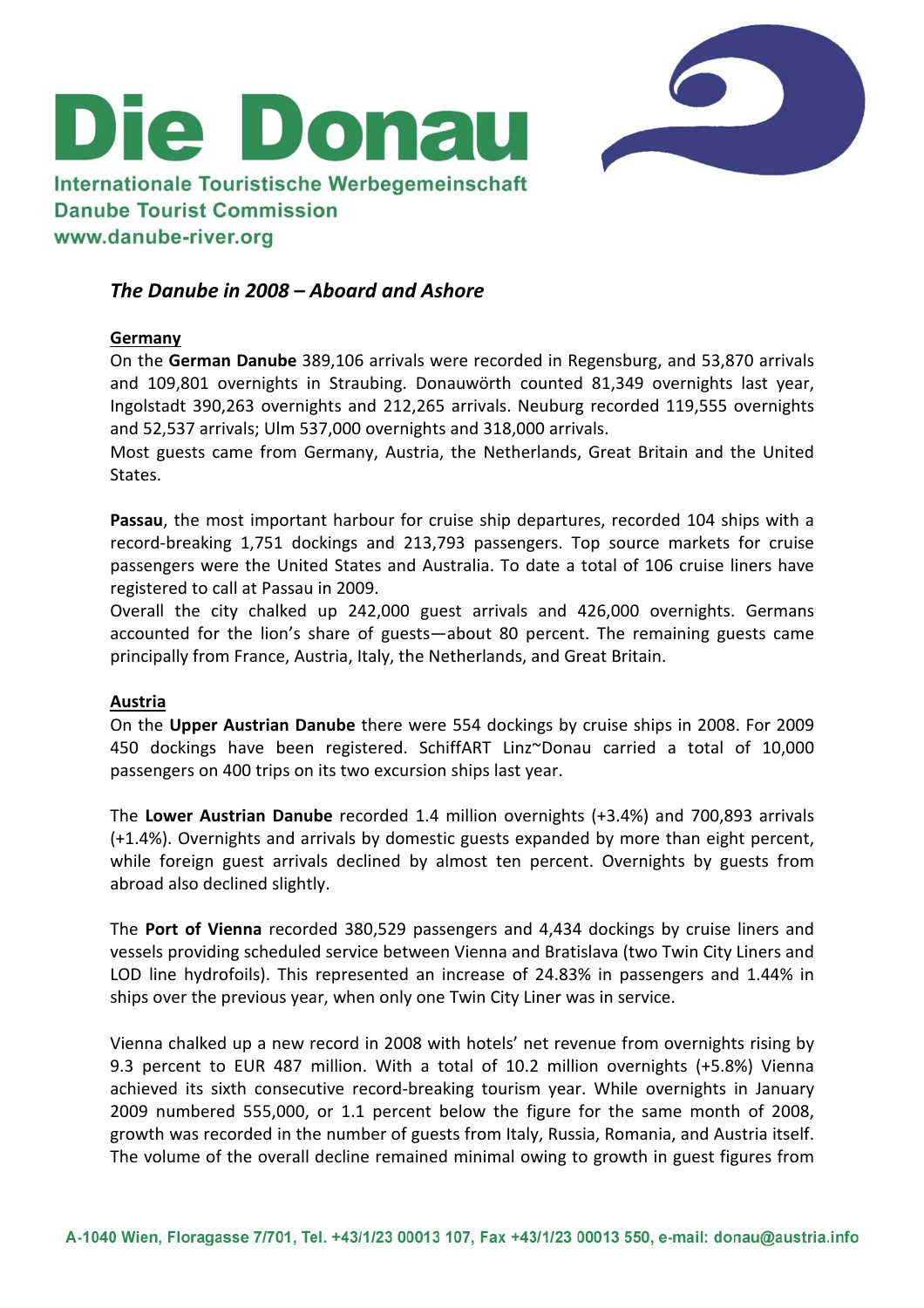central and eastern Europe (Poland, Serbia, Bulgaria and Ukraine), as well as from Turkey, Australia, central and south America, Japan, China, and the Arab states in Asia.

#### Slovakia

In Bratislava, a total of 1,179 dockings by cruise ship and 157,736 passenger arrivals were recorded at piers operated by SPaP-LOD. In addition, 93,526 passengers sailed aboard hydrofoils flying the LOD flag, of which 20,721 travelled the Vienna-Bratislava route.

### Hungary

In **Mohács**, the new Schengen point of entry in Hungary, 63,569 cabin ship passengers were recorded on seventy-five liners that accounted for 535 dockings. About 31 percent of these passengers came from Germany, about nine percent each from Ukraine and Romania, seven percent each from the U.S. and Bulgaria, and six percent each from Austria and Hungary.

## Croatia

Croatia recorded 19,770 passengers in 2008. Danube cruise passengers came principally from the United States (11,097 or 56.13%), followed by Germany (3,010 or 15.23%), and Australia (1,780 or 9%). Other source markets included Great Britain, 943 cruise passengers (4.77%), Canada 742 (3.75%), Austria 337 (1.7%), Netherlands 295 (1.49%), Denmark 242 (1.22%), as well as Switzerland and New Zealand with each accounting for about one percent. In 2009, twenty-eight ships and 149 dockings are currently expected at the ports of Vukovar and Ilok

#### Serbia

Serbia welcomed a total of sixty-two cruise liners at its Danube ports. At Belgrade 405 dockings and 51,020 passengers, and at Novi Sad 265 dockings and 34,700 guests were recorded. Kostolac/Viminacium counted nineteen passenger ships and 2,850 guests, Donji Milanovac twenty-four dockings and 3,552 passengers. In 2008 the largest number of cruise ship passengers came from Germany (30.15%), followed by those from France (17.82%), and the United States (11.64%). Austrians (11.17%), British (11.13%), and Swiss (5.75%) also accounted for a large share of passengers

In 2009, the port of Belgrade is looking forward to 430 dockings (approx. 55,000 passengers), Novi Sad 290, Kostolac/Viminacium 30 and and Donji Milanovac 45. Overall, Serbia expects some 108,620 cruise ship passengers.

#### Firms

Karpaten Turism, the biggest handling agent for cruise ships in Romania, reported 95,550 guests in the country's eight Danube ports. Prestige Tours International recorded 20,000 passengers and expects 22,000 in 2009.

Avalon Waterways carried 5,013 cruise guests, mostly from the United States, Canada, Australia, New Zealand, and Great Britain. The share of passengers from other source markets accounted for less than one percent.

Uniworld River Cruises reported carrying 12,462 cruise guests on its Danube liners last year.